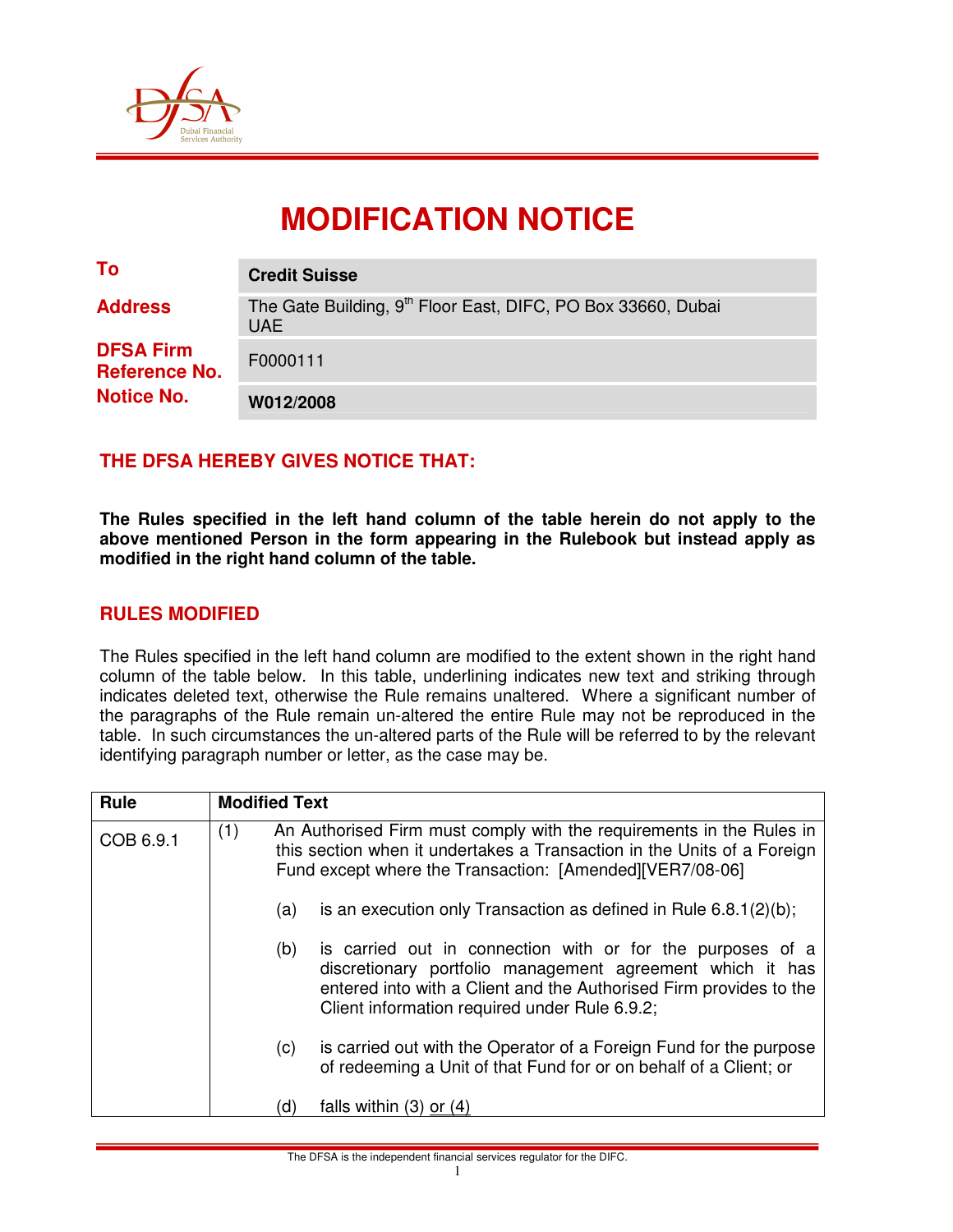

| (2)               | An Authorised Firm must not enter into Transactions in relation to the<br>Units of a Foreign Fund with any Persons other than a Client.<br>[Added][VER7/08-06]                                                                                                                         |  |  |
|-------------------|----------------------------------------------------------------------------------------------------------------------------------------------------------------------------------------------------------------------------------------------------------------------------------------|--|--|
| (3)               | The requirements in this section do not apply to a Transaction in<br>relation to the Units of a Foreign Fund where an Authorised Firm:                                                                                                                                                 |  |  |
|                   | enters into the Transaction on an Authorised Market Institution in<br>(a)<br>the DIFC or on an exchange regulated by a Financial Services<br>Regulator in a Recognised Jurisdiction; and                                                                                               |  |  |
|                   | the Authorised Firm has provided to the Client the information of<br>(b)<br>the kind referred to in Rule 6.9.2(4) prior to the execution of the<br>Transaction for or on behalf of that Client.                                                                                        |  |  |
| $\underline{(4)}$ | The requirements in this section do not apply to an Authorised Firm in<br>respect of a Transaction in relation to the Units of a Foreign Fund in<br>circumstances where:                                                                                                               |  |  |
|                   | the Fund is an employee compensation, reward or share scheme<br><u>(a)</u><br>(the "employee benefit plan") where the Units of the Fund are<br>available only to Employees of the Authorised Firm or of a<br>member of its Group pursuant to the terms of an employee<br>benefit plan; |  |  |
|                   | for the purposes of this Rule, the Employees for whom the<br><u>(b)</u><br>Authorised Firm is undertaking Transactions are eligible<br>employees employed at the firm's Branch; and                                                                                                    |  |  |
|                   | a full offering memorandum and a FAQ document have been<br>(c)<br>provided to such eligible employees.                                                                                                                                                                                 |  |  |
| <u>(5)</u>        | An "eligible employee" for the purposes (4), is an Employee who is a<br>senior executive of the Authorised Firm's Branch who fulfils the net<br>worth or net income entry criteria under the employee benefit plan.                                                                    |  |  |

## **CONDITIONS**

**None.** 

# **EFFECTIVE PERIOD**

This notice comes into effect on the date of issue and remains in force until further notice.